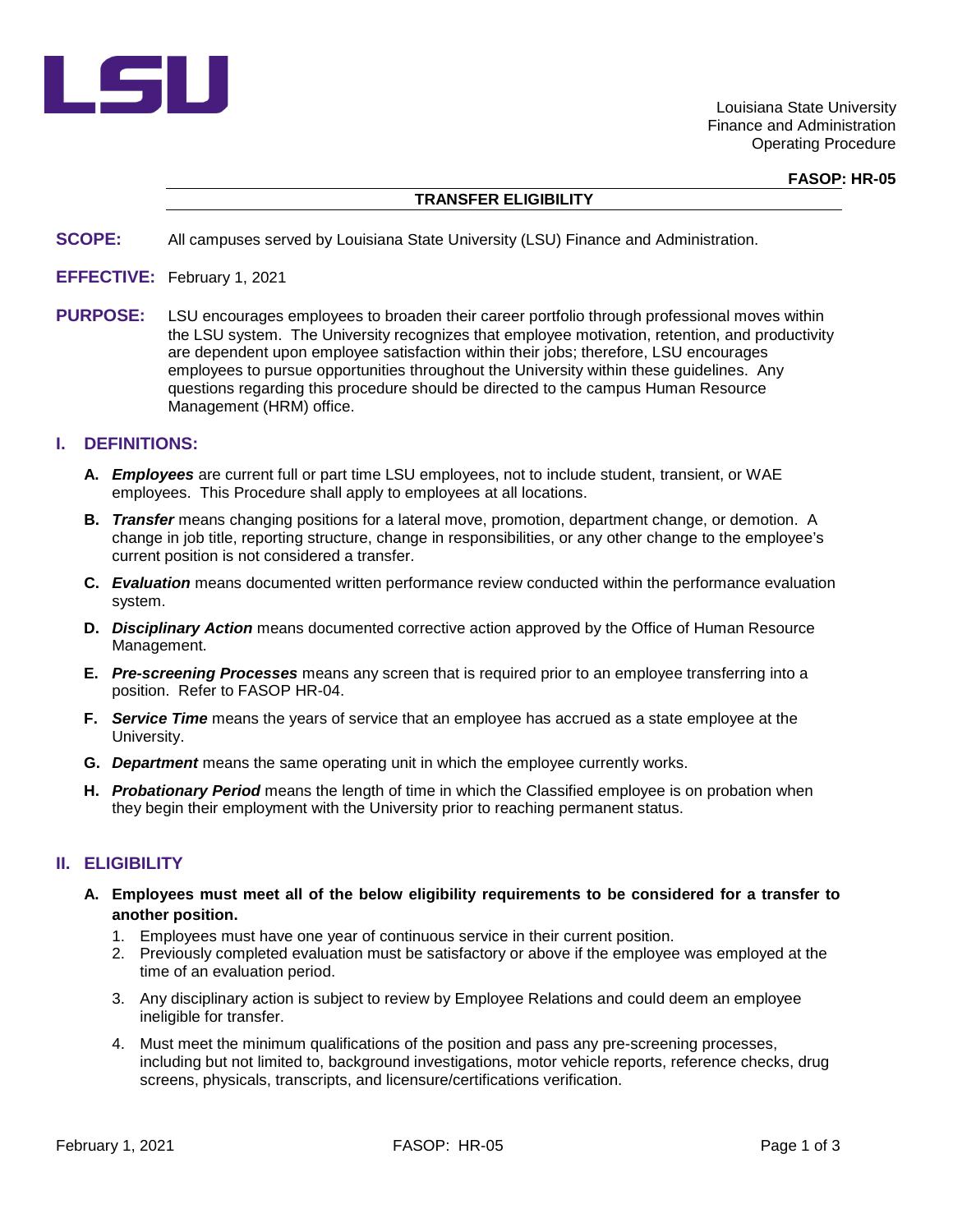## **III. EXCEPTIONS**

#### **A. The only exceptions include:**

- 1. Eligibility requirements may be waived if the employee's current position is adversely affected by a reduction in force.
- 2. Service time may be waived if it is for a substantial promotion in title or salary as determined by Human Resource Management.
- 3. Service time may be waived if the transfer is within the same department.
- 4. Employees who have been in their position for at least 6 months may be considered for a transfer on a case by case basis depending on the circumstance and the needs of the department.

## **IV. PROBATIONARY PERIOD**

- **A. Classified employees who are still within their probationary period at time of transfer must comply with State Civil Service Rules.**
	- 1. Classified employees still within their probationary period will start a new probationary period in their new position effective the date of transfer as defined by State Civil Service Rule 9.1.
	- 2. Classified employees still within their probationary period will receive the pay rate as defined by State Civil Service Rule 6.5.

## **V. NOTICE OF TRANSFER**

#### **A. Communication of transfer must occur prior to the transfer date.**

- 1. Once an employee accepts a position, the employee should notify their current supervisor.
- 2. The current supervisor and future supervisor will agree upon a transfer date and communicate that date to the Human Resources Analyst.
	- a. Classified employees must transfer at the start of a pay period.
- 2. In order to avoid disruption to the workflow, the current department can retain an employee for up to two weeks (or the start of the next pay period following two weeks for Classified employees) or one month for Professional employees.